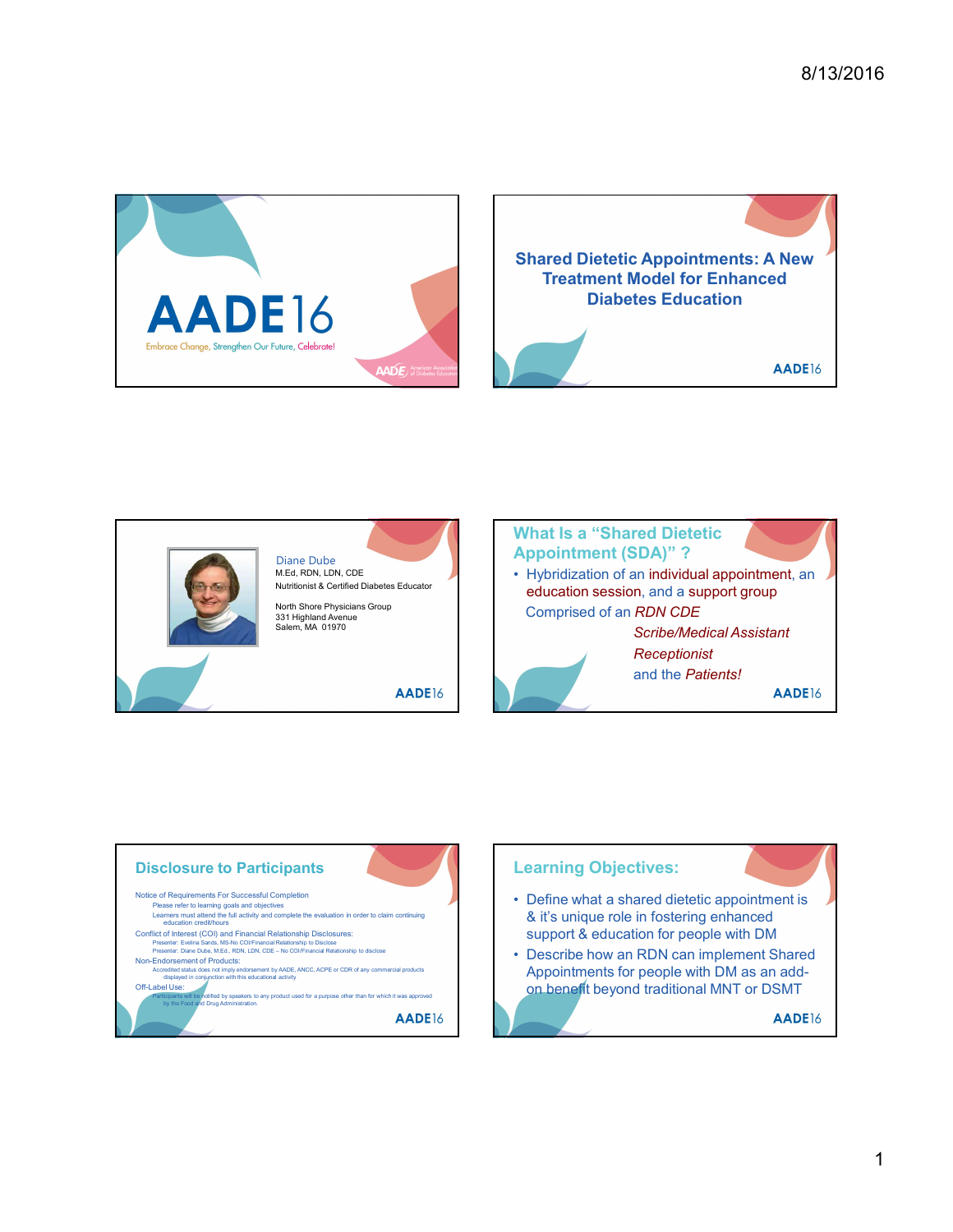





- 
- education
- with others with same diagnosis

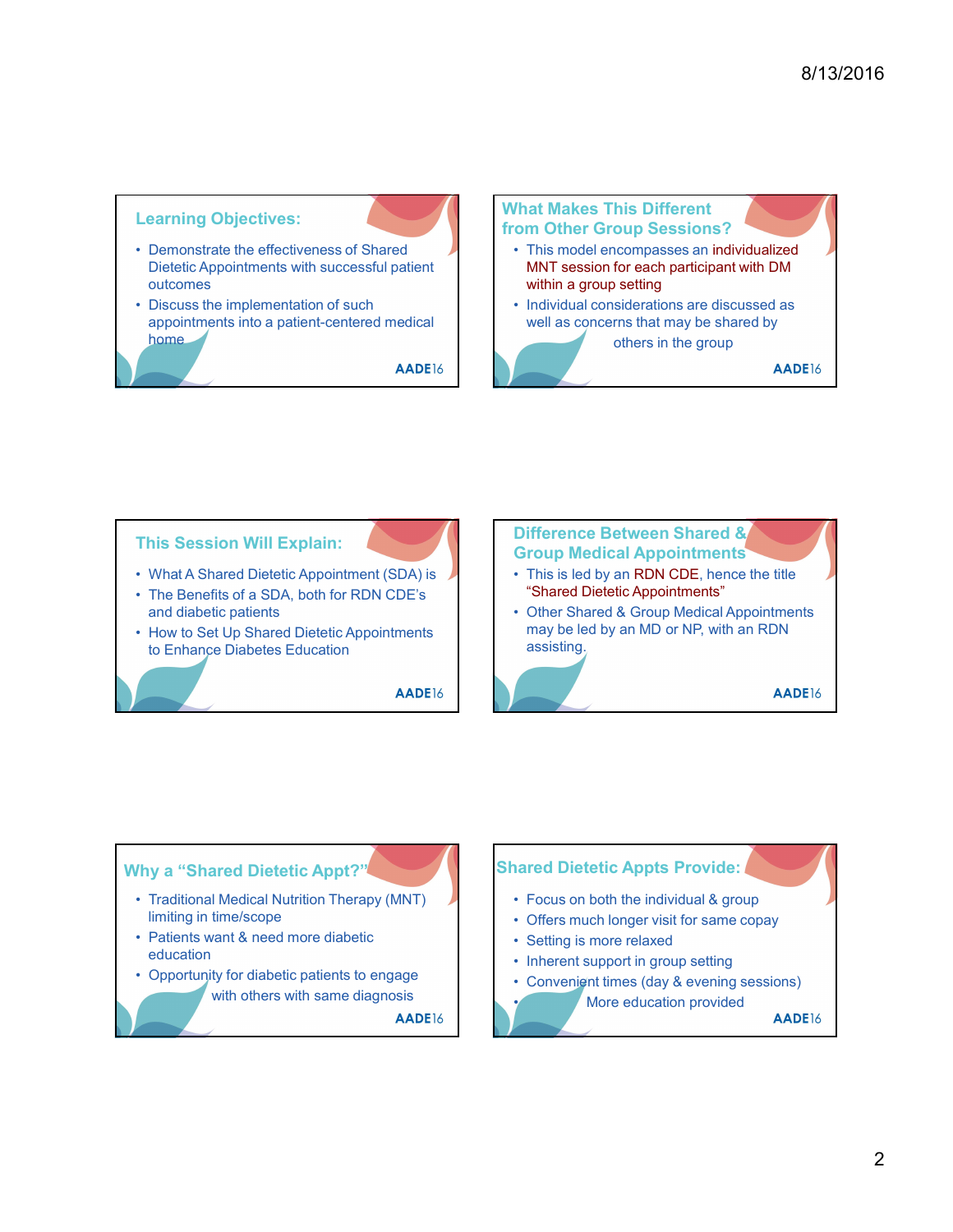# What Happens in a SDA? What Happens in a SDA?<br>
• Each patient is provided with 15 minute<br>
face-to face Medical Nutrition Therapy<br>
— As the RDN is conducting the session, the scribe is<br>
— As the RDN will later finalize<br>
— Which the RDN will later Each patient is provided with 15 minute<br>
face-to face Medical Nutrition Therapy<br>
Silling, Compliance & Legal Departments (MNT) during the group session Vhat Happens in a SDA?<br>
Each patient is provided with 15 minute<br>
ace-to face Medical Nutrition Therapy<br>
MNT) during the group session, the scribe is<br>
entering a note in the patient's medical record<br>
which the RDN will late entering a note in the patient's medical record **and the set of the limitial confusion re: Group vs. MNT codes** which the RDN will later finalize **Series of individual visits with 4-8 pts.** for 15

### First Steps:

- 
- 
- 
- 

8/13/2016<br>
First Steps:<br>
• International Literature Search<br>
• Billing, Compliance & Legal Departments<br>
• Use of Proper CPT MNT codes<br>
• Initial confusion re: Group vs. MNT codes<br>
• Series of individual visits with 4-8 pts. 8/13/2016<br>
• International Literature Search<br>
• Billing, Compliance & Legal Departments<br>
• Use of Proper CPT MNT codes<br>
• Initial confusion re: Group vs. MNT codes<br>
• Series of individual visits with 4-8 pts. for 15<br>
minut 8/13/2016<br>
• International Literature Search<br>
• Billing, Compliance & Legal Departments<br>
• Use of Proper CPT MNT codes<br>
• Initial confusion re: Group vs. MNT codes<br>
• Series of individual visits with 4-8 pts. for 15<br>
minut 8/13/2016<br>
• International Literature Search<br>
• Billing, Compliance & Legal Departments<br>
• Use of Proper CPT MNT codes<br>
• Initial confusion re: Group vs. MNT codes<br>
• Series of individual visits with 4-8 pts. for 15<br>
minut 8/13/2016<br>
• Silling, Compliance & Legal Departments<br>
• Billing, Compliance & Legal Departments<br>
• Use of Proper CPT MNT codes<br>
• Initial confusion re: Group vs. MNT codes<br>
• Series of individual visits with 4-8 pts. for 1 minutes each to use 97803 code<br>AADE16

## Who Attends These Appointments?<br>
. I imited to 4.8 potients who have dishates<br>
. Reimbursement for 97804 group MNT code What Happens in a SDA?<br>
First Steps:<br>
ace-to face Medical Nutrition Therapy<br>
(MNT) during the group session<br>
As the RNN will later finalize<br>
enting a nots in the patient's medical record<br>
enting a nots in the patient's hat Happens in a SDA?<br>
Such patient is provided with **15 minute**<br> **Example 10 minute**<br>
ANT) during the group session, the scribe is<br>
ADE16<br>
ADE16<br>
ADE16<br>
ADE16<br>
ADE16<br>
ADE16<br>
ADE16<br>
ADE16<br>
ADE16<br>
ADE16<br>
ADE16<br>
ADE16<br>
ADE16 First Steps:<br>
Cet o face Medicial Nurtflorid Therapy<br>
As he RDN is provided Muttion Therapy<br>
As he RDN will later finalize<br>
As he RDN will later finalize<br>
which the RDN will later finalize<br>
which the RDN will later finaliz Form of the Control of the Control of the Control of the Control of the Control of the Control of the Attendance is of the Sulfuse of the Sulfuse of the Attendance is which the PRDN will later finalize<br>
entering a note in Who Attends These Appointments<br>
- Limited to 4-8 patients who have diabetes<br>
- May attend win family members or a friend<br>
- Ideally suited as a follow-up visit<br>
- Attendance is offered to appropriate patients<br>
- AADE16<br>
- Who Attends These Appointments?<br>
- May attend the family wender by the combinement for secure the state of the state of the state of the state of the state of the state of the state of the state of the state of the state o • Limited to <u>4-8 patients</u> who have diabetes<br>
— May attend with family wembers or a friend<br>
— Ideally suited as a follow-up wisit<br>
— Attendance is offered to appropriate patients<br>
— Attendance is offered to appropriate pa Why Not Use Group MNT code? First Steps:<br>
• International Literature Search<br>
• Billing, Compliance & Legal Departments<br>
• Lite of Proper CPT MNT codes<br>
• Series of priority code views of the Spts. for 15<br>
• Minutes each to use 97803 code<br>
• AADE16<br>
• is based on 30 minute unit First Steps:<br>
• International Literature Search<br>
• Billing, Compliance & Legal Departments<br>
• Use of Proper CPT MNT codes<br>
• Initial confusion re: Group vs. MNT codes<br>
• Series of individual visits with 4-8 pts. for 15<br>
 code is based on 15 minute unit • International Literature Search<br>• Billing, Compliance & Legal Departments<br>• Use of Proper CPT MNT codes<br>• Series of individual visits with 4-8 pts. for 15<br>• Series of individual visits with 4-8 pts. for 15<br>minutes each t individual MNT vs. 1 unit of group MNT **FRACT SETT STARE COMPONER CONTROVER CONTROVER CONTROVER SUSPENDIES THE SUSPENDIES CONTROVER CONTROVER CONTROVER CONTROVER CONTROVER CONTROVER CONTROVER CONTROVER CONTROVER CONTROVER CONTROVER CONTROVER CONTROVER CONTROVER** Frambursement for 97804 group MNT code<br>
• Reimbursement for 97804 group MNT code<br>
• Shared on 15 minute unit<br>
• Reimbursement may be higher for 30 min of<br>
• Reimbursement may be higher for 30 min of<br>
• Individual MNT vs. 1

### How This All Got Started: endocrinologist's Shared Medical Appointments for diabetes Shared Dietetic Appointments

### 2 Important Points:

- to provide individual MNT within the setting of a group (is not set up as group per se)
- Shared Medical Appointments (medical care is not provided during these sessions)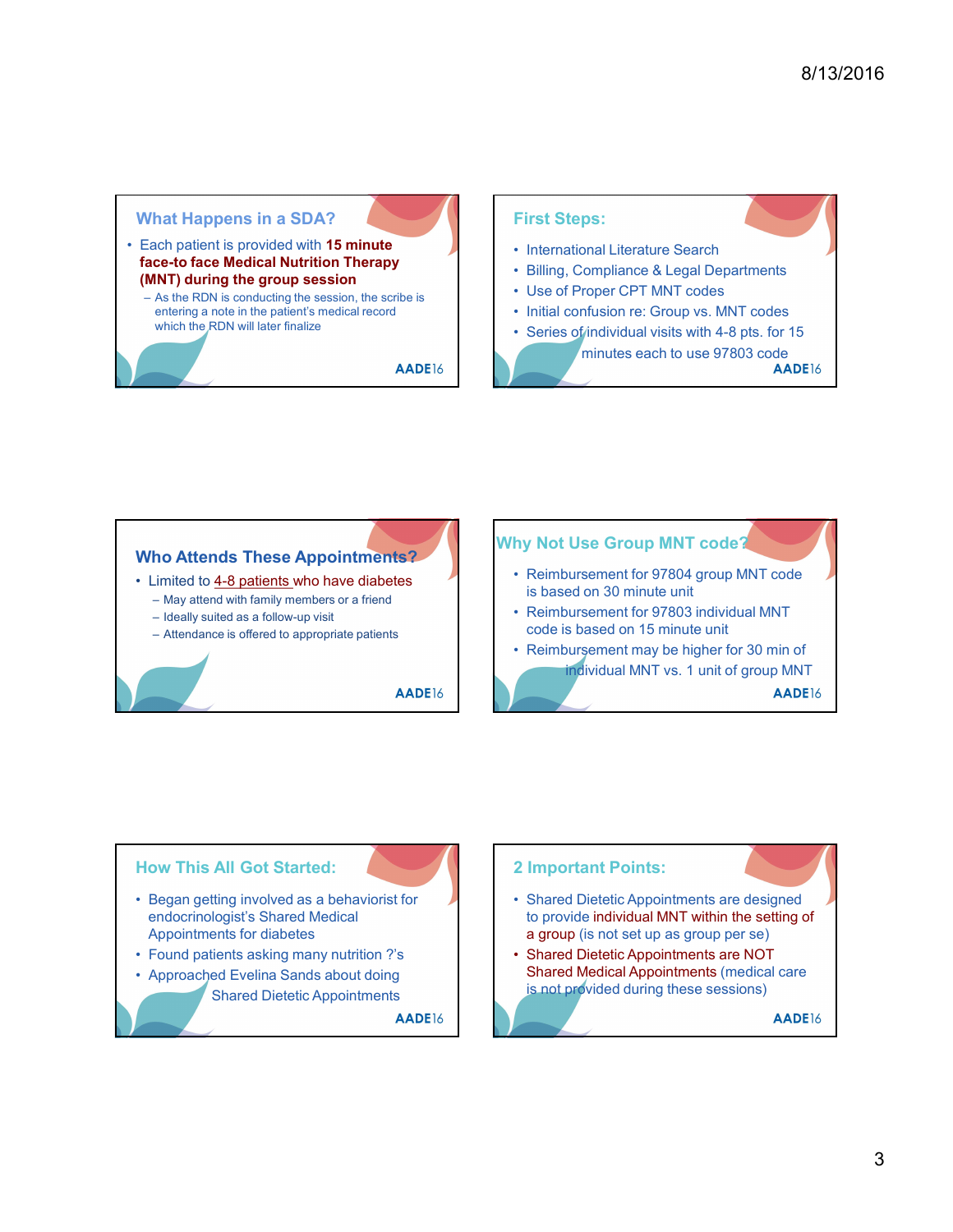



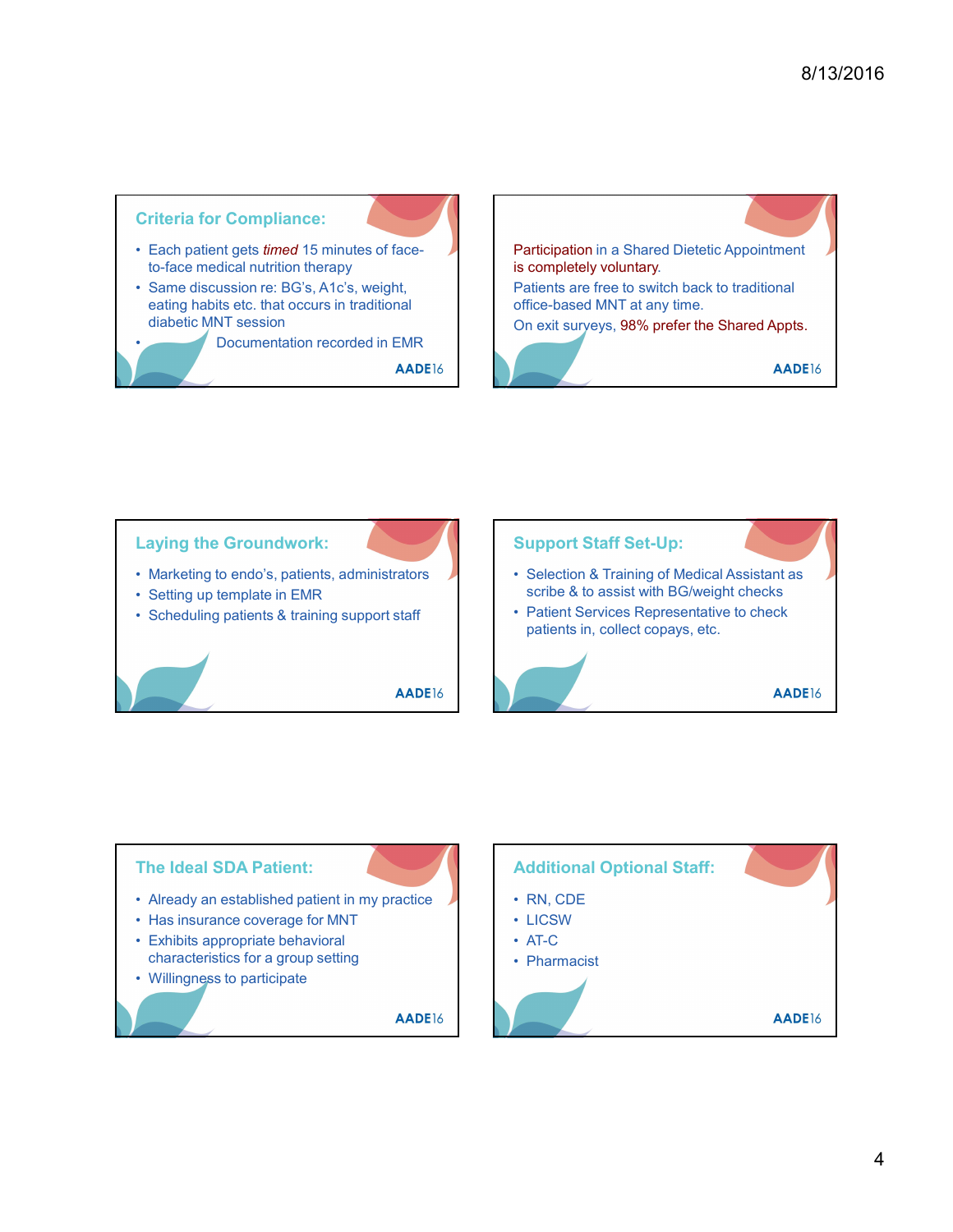#### Insurance Considerations

- 
- 
- 
- NPI number

• 15 min MNT per pt. for 1 unit MNT

# **Insurance Considerations**<br>
• Ensure MNT is covered by patient's insurer<br>
• Beware of any limitation by insurer to # visits<br>
• RDN must be contracted provider with insurer<br>
• RDN is rendering provider; bill uses RDN's<br>
• M **Example 19**<br>
• Ensure MNT is covered by patient's insurer<br>
• Beware of any limitation by insurer to # visits<br>
• RDN must be contracted provider with insurer<br>
• RDN is rendering provider; bill uses RDN's<br>
• RDN is renderin **Example 15 min MNT** per pt. for 1 unit MNT<br> **Example 10**<br>
• Reware of any limitation by insurer to # visits<br>
• RDN must be contracted provider with insurer<br>
• RDN is rendering provider; bill uses RDN's<br> **ADE16**<br>
• RDN is **EXECUTE IS A THE CONSIDERED AND ISLAM ISLAM ISLAM ISLAM ISLAM ISLAM ISLAM ISLAM ISLAM ISLAM ISLAM ISLAM ISLAM ISLAM ISLAM ISLAM ISLAM ISLAM ISLAM ISLAM ISLAM ISLAM ISLAM ISLAM ISLAM ISLAM ISLAM ISLAM ISLAM ISLAM ISLAM ISL** Launch: 8/13/2016<br>
Launch:<br>
• Each patient is asked if they have any<br>
specific questions. If so, recorded on<br>
whiteboard next to their name (will be<br>
addressed individually during their 15 minute<br>
session) specific questions. If so, recorded on whiteboard next to their name (will be addressed individually during their 15 minute session)



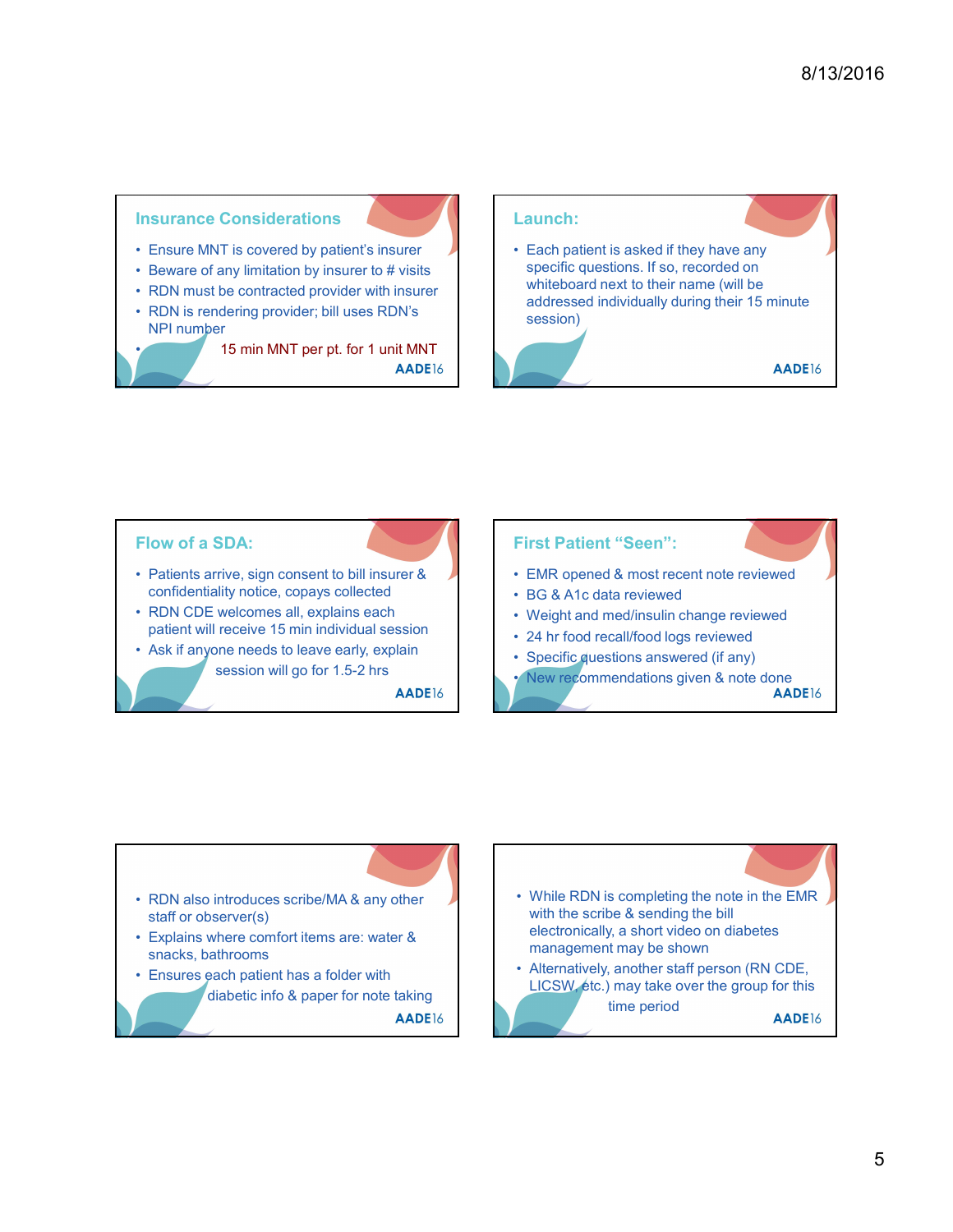#### At End of Shared Appt:

Short Discussion re: any lingering questions Follow-up Appts made (for next SDA session, traditional MNT session if desired, with endo, DM teaching nurse, etc.) Completion of Participant Survey

AADE16





### Benefits of a SDA for an RDN CDE:

- 
- 
- 
- 
- Education **AADE**16